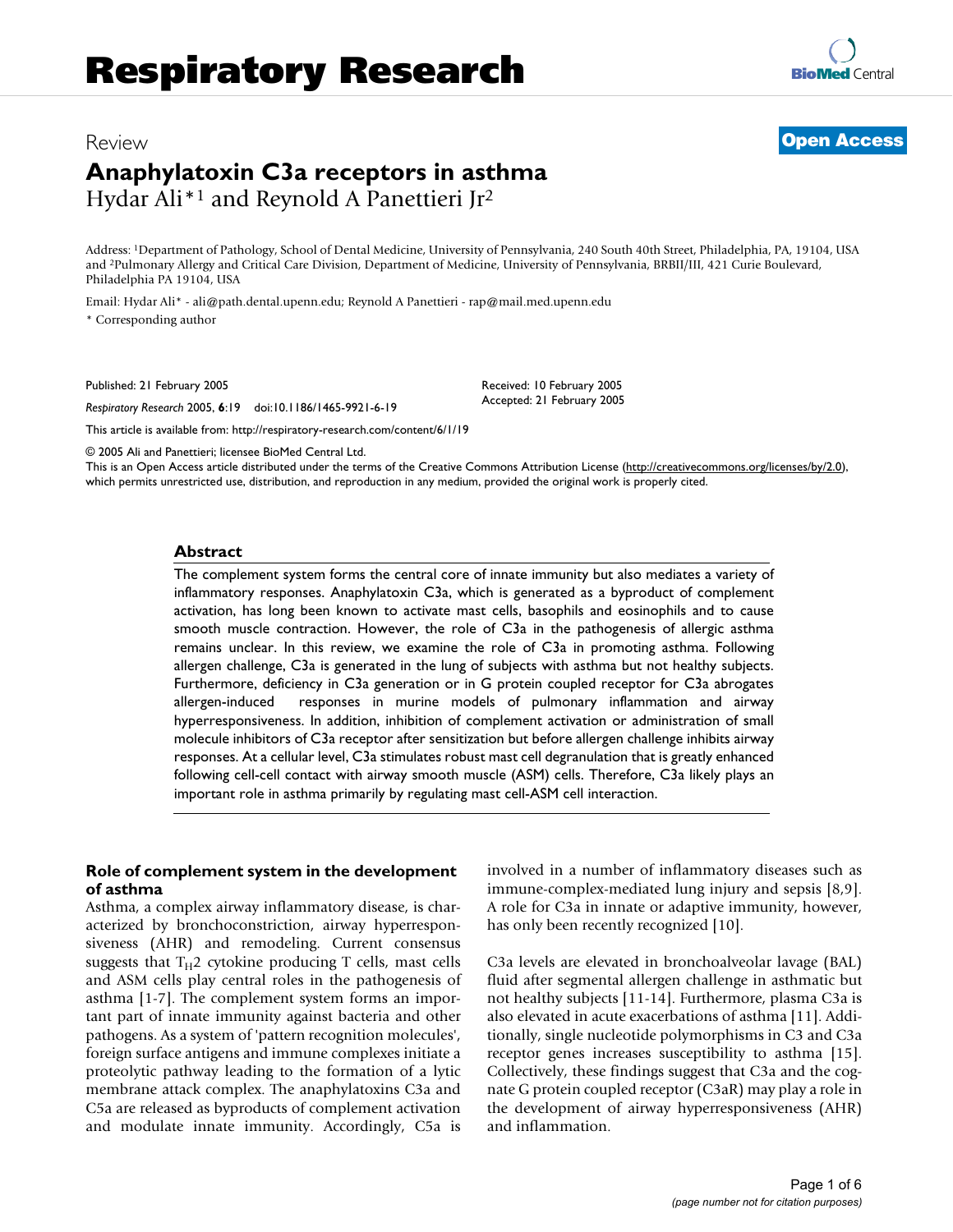## **C3a receptors in models of Airway Hyperresponsiveness**

Studies with animal models provided compelling evidence for C3aR activation in the development of AHR and inflammation. Humbles et al., [12], showed that C3aR (- /-) mice in BALB/c strain are protected from AHR in response to aerosolized ovalbumin challenge following intraperitoneal sensitization with ovalbumin [12]. However, C3aR (-/-) mice developed normal airway inflammatory response with no difference in  $T_H$ 2 cytokine production and eosinophil recruitment in BAL when compared to wild-type mice. Additionally, guinea pigs with a natural defect in C3aR expression were also protected from AHR in response ovalbumin to challenge with no effect on airway inflammation [16]. These initial findings suggested that C3a modulates AHR, perhaps, via a direct action on airway smooth muscle cells [12,17,18].

Recent studies using C3aR (-/-) mice provided new insights on the role of C3a on both AHR and airway inflammation [19]. When sensitized intraperitoneally with extracts of *Aspergillus fumigatous* and challenged intranasally with allergen, these mice experienced substantial decreases in both AHR and airway eosinophilia relative to wild-type mice. Furthermore, BAL levels of  $T_H2$ cytokines (IL-4, IL-5, IL-13), IgE titres and mucous production were all significantly reduced in C3aR (-/-) mice. Allergen-challenged C3 (-/-) mice also display diminished AHR, lung eosinophilia and  $T_H2$  cytokine production when compared to wild-type mice [20]. These findings support a role of C3a receptors in the development of AHR and inflammation. However, the effect of C3aR on different phases of AHR models may depend on the nature of the allergen, method of sensitization and the strain of mice used.

# **C3a generation in asthma**

Increased level of C3a in BAL of subjects with asthma implies a potential role for this apaphylatoxin in promoting airway inflammation. However, the cells responsible for C3a generation and the airway effector cells stimulated by C3a remain unknown. Plausibly, antibody generated during antigen sensitization may interact with allergen to activate the classical complement pathway. Additionally, airway epithelial cells and pulmonary macrophages secrete both C3 and several components of the alternate pathway of complement (factors B, H, and I and properdin) [21-23]. Thus, activation of alternative or the lectin pathway on the allergen may also lead to the generation of C3a. It is noteworthy that house dust mite protease, allergenic extracts of *Aspergillus fumigatous* and mast cell tryptase also activate the complement pathway directly [13,24-26]. Thus, combination of different pathways likely generates C3a in the airway of individuals with asthma (Figure 1).



## **Figure 1**

**Model for C3a generation in individuals with asthma**. C3 may be secreted from pulmonary resident cells (e.g. epithelial cells and macrophages) or derived from plasma leakage. Antibody (IgG) present in the serum of sensitized individual can form a complex with allergen to activate complement via the classical pathway. Proteases derived from allergen or released from activated mast cells are able to cleave C3 to generate C3a. Activation of alternative or the lectin pathway on the allergen together with factors B, H, and I and properdin released resident cells may generate C3a.

# **C3a has little effect on allergen sensitization in models of AHR**

Both antigen-presenting cells (APCs) and activated T cells express C3aR [27-30], raising the possibility C3a may regulate sensitization phase of allergic asthma. Kawamoto et al [31], recently used wild-type and C3aR-/- mice to characterize the immune response to C3a. Convincingly, C3aR deficiency had little effect on  $T_H2$  cytokine response to intraperitoneal ovalbumin sensitization. Furthermore, C3a had no effect on  $T_H2$  cytokine production in response to T cell receptor ligation. Further, Taube et al., [32] showed that administration of complement inhibitor in mice after sensitization but before allergen challenge prevented the development of AHR and blocked  $T_H$ 2 cytokine production and lung inflammation. Additionally, a small molecule antagonist of C3a receptor, when administered after sensitization but before challenge also caused significant inhibition of airway inflammation [33]. These findings suggest that the effect of C3a on the development of allergic AHR may not involve modulation of the sensitization phase of the disease.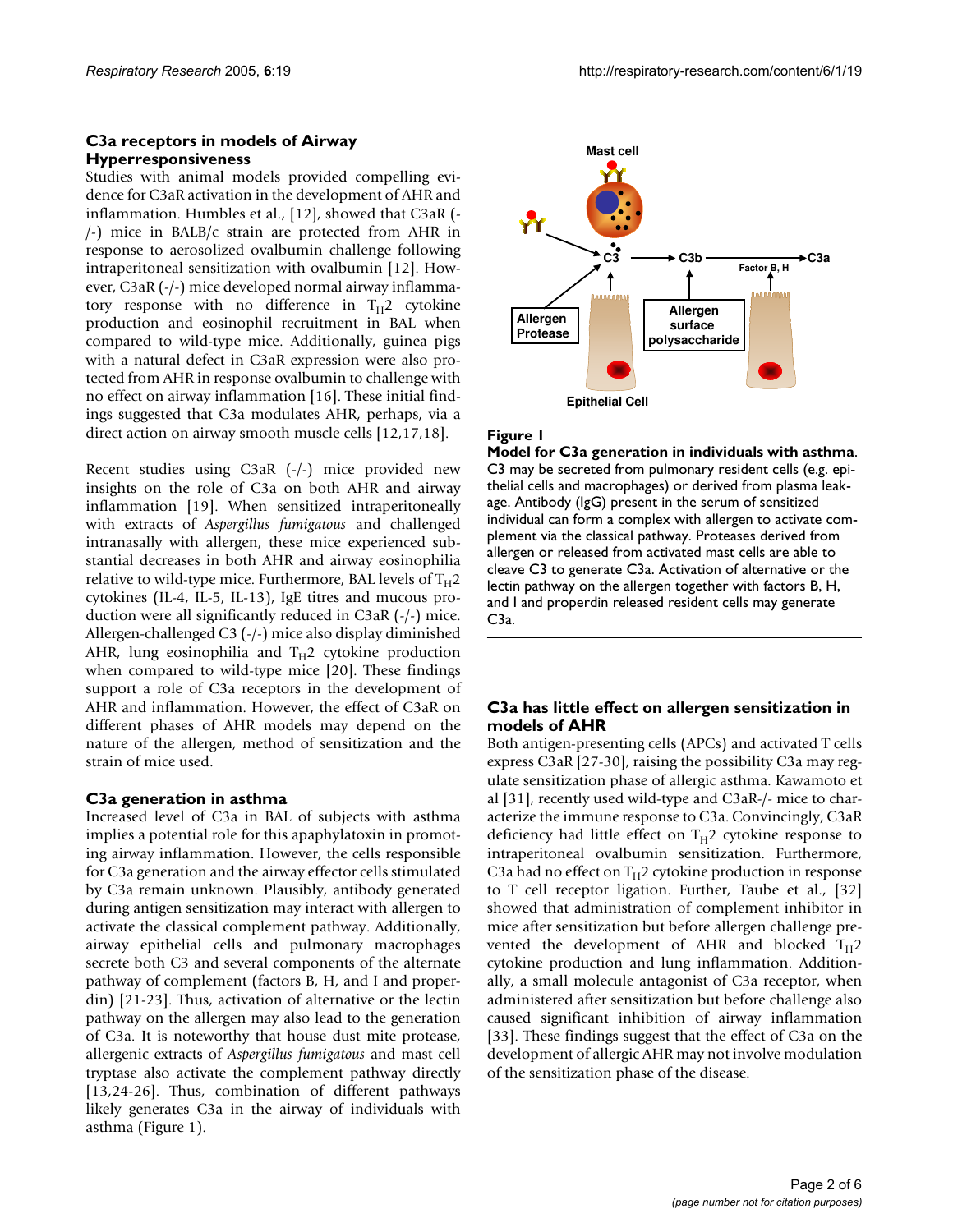## **Relationship between C3aR and Fc**ε**RI in mast cell activation in asthma**

Mast cells appear to play a pivotal role in the development of AHR and inflammation [34]. The ability of allergen to cross-link high affinity IgE receptors (FcεRI) on mast cells to induce degranulation and leukotriene generation is well documented [35,36]. Surprisingly, the role of C3a in mast cell activation remains controversial and appears to depend on the mast cells subtype. For example, murine bone marrow-derived mast cells and a rat basophilic leukemia, RBL-2H3 cells, which have been used extensively as mast cell models, do not express C3a receptors [37]. In contrast, C3a receptors are expressed in human CD34+-derived primary mast cell cultures [38,39], human mast cell lines HMC-1 [40,41] and LAD 2 [39] as well as murine pulmonary mast cells (Thangam, B and Ali, H, unpublished data). Interestingly, C3a is one of the most potent mast cell chemoattractants known [42,43]. C3a also induces robust mast cell degranulation [38,39] and leukotriene  $C_4$  generation (Thangam, B and Ali, H, unpublished data). These findings suggest that allergen induces mast cell degranulation by at least two mechanisms: cross-linking of FcεRI and via C3a generation following complement activation by allergen protease (Figure 2). Mast cell proteases also activate the complement pathway to generate C3a [26]. Therefore, C3a generation following FcεRI aggregation may amplify mast cell mediator release (Figure 2).

## **Mast cell-ASM interaction in asthma**

Recent studies with immunohistological analysis of bronchial biopsy specimens from subjects with asthma and those from patients with eosinophilic bronchitis provided important insight on the role of mast cell-ASM cell interaction in the development of AHR in asthma [4,44,45]. Asthma and eosinophilic bronchitis are characterized by similar inflammatory infiltrates in the submucosa of the lower airway. However, ASM infiltration by mast cells is a feature of asthma and not eosinophilic bronchitis. This difference in mast cell recruitment in asthma is associated with AHR, which is absent in in eosiniphilic bronchitis [6]. Furthermore, degranulated mast cells are detected in greater number in ASM bundles of patients who died from asthma when compared to non-asthmatic control [46]. Based on these findings, new hypothesis suggests that increased mast cell recruitment and interaction with ASM may promote release of mast cell-derived mediators that modulate resident airway cell function is asthma [4,5,44].

ASM is not only a contractile tissue that responds to mast cell-derived mediators in asthma, but also modulates mast cell function and airway inflammation. ASM cells express stem cell factor (SCF), which induce mast cell chemotaxis, survival and differentiation [47,48]. Interleukin-1β, tumor necrosis factor (TNF) and  $T_H$ 2 cytokines



#### **Figure 2**

**Proposed interaction between Fc**ε**RI and C3aR leading to mast cell activation**. Allergen cross-links FcεRI on mast cells to induce degranulation. Allergen can also activate complement pathway (see Fig. 1) to generate C3a, which in turn activates its cognate G protein coupled receptors on mast cells to induce degranulation. Mast cell proteases also activates complement cascade to generate C3a. This C3a may serve to amplify mast cell mediator release.

IL-4 and IL-13 derived cytokines also stimulate ASM to express a large number of chemokines and cytokines [49- 52]. Thus, activated ASM cells secrete chemokines and cytokines that may recruit and retain mast cells into the ASM.

## **C3a receptors and mast cell-ASM cell interaction**

C3a has long been recognized as an agent that evokes force generation in smooth muscle. In guinea pigs, C3ainduced contraction of lung parenchyma may involve indirect effects of histamine and arachidonic acid metabolites [53]. In mice, C3a does not cause shortening of isolated tracheal strips [10]. Furthermore, C3a fails to induce AHR after intratracheal instillation in naïve mice [10]. In contrast, in mice immunized with house dust mite, subsequent intratracheal administration of C3a stimulates both AHR and airway inflammation [10]. These findings suggest that C3a-induced AHR and bronchoconstriction requires enhanced infiltration and activation of inflammatory cells, likely mast cells.

Recently, investigations showed that human mast cells but not human or murine ASM express C3aR [54]. Interestingly, incubation of mast cells with human ASM cells, but not its culture supernatant, significantly enhanced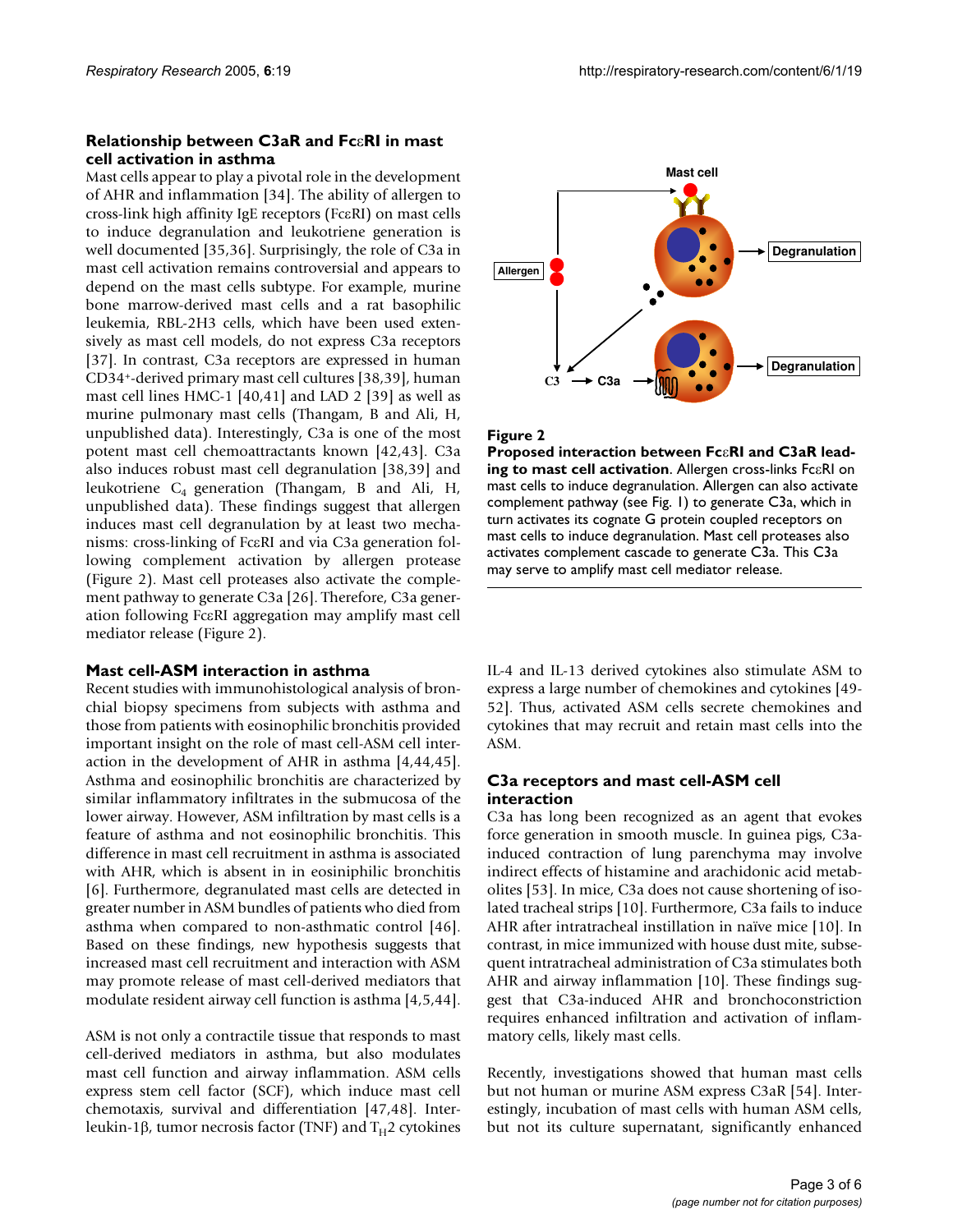

#### **Figure 3**

**Model for the role C3a in AHR and airway inflammation in asthma**. C3a generated in individuals with asthma (see Fig. 1) induces mast degranulation (Fig. 2) to promote ASM force generation. Chemokines and cytokines expressed by ASM recruit and retain mast cells into the ASM layer resulting in further smooth muscle dysfunction.  $T_H$ 2 cytokines and chemokines generated from mast cells (and possibly eosinophils and bronchial epithelial cells) regulate AHR and airway inflammation.

C3a-induced mast cell degranulation. Although stem cell factor (SCF) and its receptor c-kit are constitutively expressed on ASM cells and mast cells respectively, neutralizing antibodies to SCF and c-kit failed to inhibit ASM cell-mediated enhancement of mast cell degranulation. Dexamethasone-treated ASM cells however normally express cell surface SCF but were significantly less effective in enhancing C3a-induced mast cell degranulation when compared to untreated cells. Collectively, these findings suggest that cell-cell interaction between ASM cells and mast cells, via a SCF-c-kit independent but dexamethasone-sensitive mechanism, enhances C3a-induced mast cell degranulation, which likely regulates ASM function and may contribute to the pathogenesis of asthma.

While mast cells and ASM cell interaction plays a role in AHR, airway inflammation in asthma is strongly linked to  $T_H$ 2 lymphocyte and their cytokines IL-4, IL-5 and IL-13. These cytokines play key roles in the recruitment and activation of eosinophil, mucous production and IgE synthesis. Allergen challenge of sensitized C3 (-/-) and C3aR (-/- ) mice decreased production of  $T_H$ 2 cytokines in BAL and substantially reduced recruitment of T cells, eosinophils and neutrophils in lung tissue [19,20]. Furthermore, inhibition of complement activation or administration of C3aR antagonist during the effector phase of asthma substantially inhibited airway inflammation [32,33]. These findings suggest activation of C3aR is required for  $T_H$ 2 effector function in murine model of allergen-induced inflammation. Accordingly, in human mast cells, C3a stimulates the production of MCP-1, RANTES [39], IL-8 and IL-13 (Thangam, B and Ali, H, unpublished data) cytokines and chemokines are responsible for the recruitment of T lymphocytes, eosinophils and neutrophils into the airway. Further, C3aR are expressed on basophils, eosinophils and bronchial epithelial cells [18,54-57]. Thus, interaction of a number of inflammatory and resident cells likely regulate C3a-dependent  $T_H$ 2 cytokine and chemokine production in asthma (Figure 3).

# **Conclusion**

Accumulating evidence suggests that C3a may play an important role in the pathogenesis of asthma. In murine models of allergic AHR and inflammation, inhibition of complement activation or small molecule antagonists of C3a receptor after sensitization but before allergen challenge inhibits airway responses. Furthermore, cell-cell interaction between ASM cells and mast cells enhances C3a-induced mast cell degranulation, which likely regulates ASM function, thus contributing to the pathogenesis of asthma. Further investigations on cellular and molecular mechanisms by which C3a modules mast cell-ASM interactions may offer novel therapeutic approaches to the treatment of asthma and airway inflammation.

## **List of Abbreviations used**

C3aR, C3a receptor; AHR, airway hyperresponsiveness: ASM, airway smooth muscle; BAL, bronchoalveolar lavage.

## **Competing interests**

The author(s) declare that they have no competing interests.

#### **Acknowledgements**

This work was supported by National Institutes of Health grants 1RO1- HL63372 and 2RO1-HL-55301. We are grateful to Drs. Asifa K Zaidi and E. Berla Thangam for critical review of this manuscript.

#### **References**

- 1. Amrani Y, Panettieri RA: **[Airway smooth muscle: contraction](http://www.ncbi.nlm.nih.gov/entrez/query.fcgi?cmd=Retrieve&db=PubMed&dopt=Abstract&list_uids=12531237) [and beyond.](http://www.ncbi.nlm.nih.gov/entrez/query.fcgi?cmd=Retrieve&db=PubMed&dopt=Abstract&list_uids=12531237)** *Int J Biochem Cell Biol* 2003, **35:**272-276.
- 2. Howarth PH, Knox AJ, Amrani Y, Tliba O, Panettieri RAJ, Johnson M: **[Synthetic responses in airway smooth muscle.](http://www.ncbi.nlm.nih.gov/entrez/query.fcgi?cmd=Retrieve&db=PubMed&dopt=Abstract&list_uids=15309017)** *J Allergy Clin Immunol* 2004, **114:**S32-50.
- 3. Panettieri RAJ: **[Airway smooth muscle: immunomodulatory](http://www.ncbi.nlm.nih.gov/entrez/query.fcgi?cmd=Retrieve&db=PubMed&dopt=Abstract&list_uids=14516732) [cells that modulate airway remodeling?](http://www.ncbi.nlm.nih.gov/entrez/query.fcgi?cmd=Retrieve&db=PubMed&dopt=Abstract&list_uids=14516732)** *Respir Physiol Neurobiol* 2003, **137:**277-293.
- 4. Robinson DS: **[The role of the mast cell in asthma: induction of](http://www.ncbi.nlm.nih.gov/entrez/query.fcgi?cmd=Retrieve&db=PubMed&dopt=Abstract&list_uids=15241345) [airway hyperresponsiveness by interaction with smooth](http://www.ncbi.nlm.nih.gov/entrez/query.fcgi?cmd=Retrieve&db=PubMed&dopt=Abstract&list_uids=15241345) [muscle?](http://www.ncbi.nlm.nih.gov/entrez/query.fcgi?cmd=Retrieve&db=PubMed&dopt=Abstract&list_uids=15241345)** *J Allergy Clin Immunol* 2004, **114:**58-65.
- 5. Brightling CE, Symon FA, Holgate ST, Wardlaw AJ, Pavord ID, Bradding P: **[Interleukin-4 and -13 expression is co-localized to](http://www.ncbi.nlm.nih.gov/entrez/query.fcgi?cmd=Retrieve&db=PubMed&dopt=Abstract&list_uids=14656359) [mast cells within the airway smooth muscle in asthma.](http://www.ncbi.nlm.nih.gov/entrez/query.fcgi?cmd=Retrieve&db=PubMed&dopt=Abstract&list_uids=14656359)** *Clin Exp Allergy* 2003, **33:**1711-1716.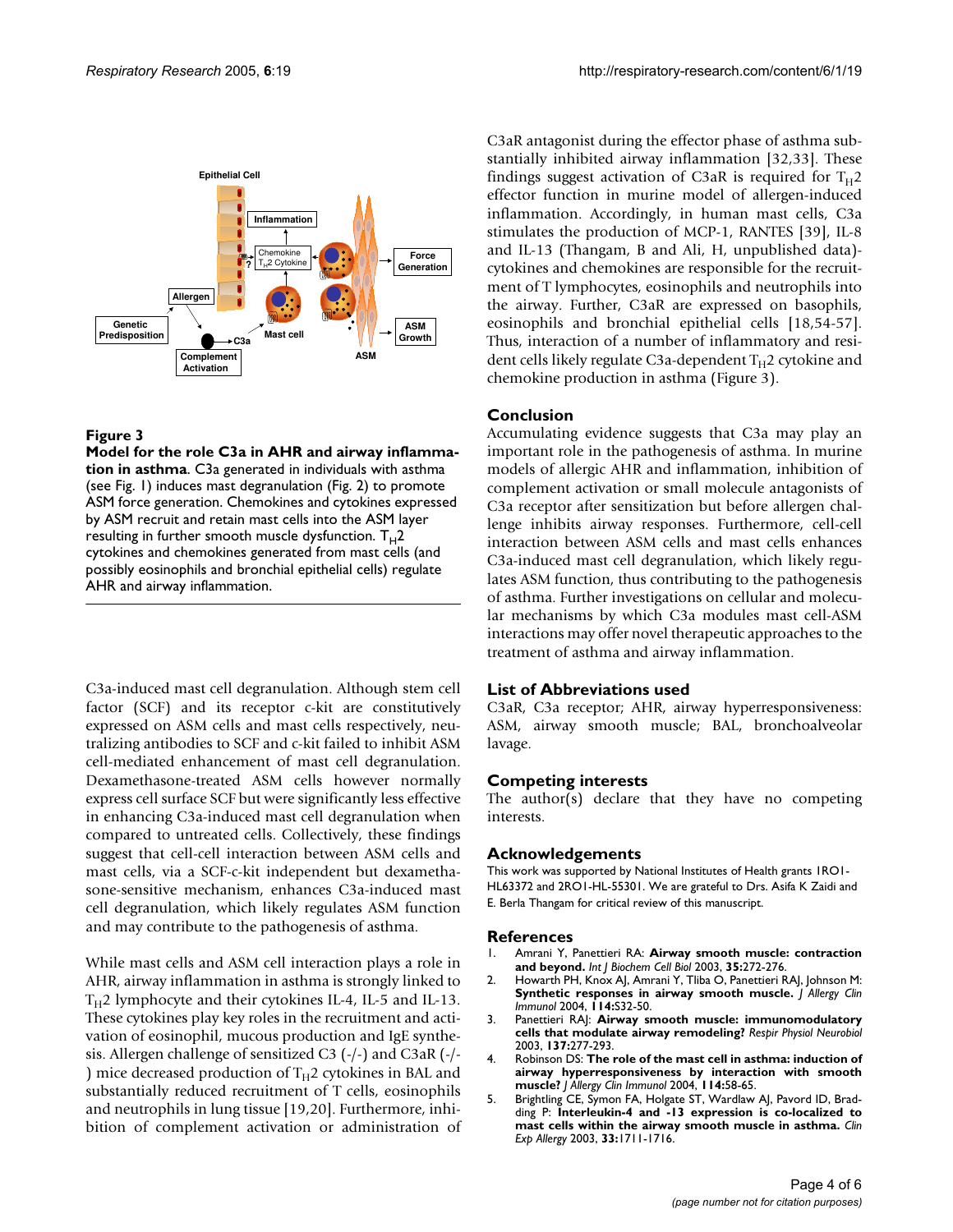- 6. Brightling CE, Bradding P, Symon FA, Holgate ST, Wardlaw AJ, Pavord ID: **[Mast-cell infiltration of airway smooth muscle in asthma.](http://www.ncbi.nlm.nih.gov/entrez/query.fcgi?cmd=Retrieve&db=PubMed&dopt=Abstract&list_uids=12037149)** *N Engl J Med* 2002, **346:**1699-1705.
- 7. Rivera J: **[Molecular adapters in Fc\(epsilon\)RI signaling and the](http://www.ncbi.nlm.nih.gov/entrez/query.fcgi?cmd=Retrieve&db=PubMed&dopt=Abstract&list_uids=12413516) [allergic response.](http://www.ncbi.nlm.nih.gov/entrez/query.fcgi?cmd=Retrieve&db=PubMed&dopt=Abstract&list_uids=12413516)** *Curr Opin Immunol* 2002, **14:**688-693.
- 8. Huber-Lang MS, Riedeman NC, Sarma JV, Younkin EM, McGuire SR, Laudes IJ, Lu KT, Guo RF, Neff TA, Padgaonkar VA, Lambris JD, Spruce L, Mastellos D, Zetoune FS, Ward PA: **[Protection of innate](http://www.ncbi.nlm.nih.gov/entrez/query.fcgi?cmd=Retrieve&db=PubMed&dopt=Abstract&list_uids=12374779) [immunity by C5aR antagonist in septic mice.](http://www.ncbi.nlm.nih.gov/entrez/query.fcgi?cmd=Retrieve&db=PubMed&dopt=Abstract&list_uids=12374779)** *Faseb J* 2002, **16:**1567-1574.
- 9. Shushakova N, Skokowa J, Schulman J, Baumann U, Zwirner J, Schmidt RE, Gessner JE: **[C5a anaphylatoxin is a major regulator of acti](http://www.ncbi.nlm.nih.gov/entrez/query.fcgi?cmd=Retrieve&db=PubMed&dopt=Abstract&list_uids=12488432)[vating versus inhibitory FcgammaRs in immune complex](http://www.ncbi.nlm.nih.gov/entrez/query.fcgi?cmd=Retrieve&db=PubMed&dopt=Abstract&list_uids=12488432)[induced lung disease.](http://www.ncbi.nlm.nih.gov/entrez/query.fcgi?cmd=Retrieve&db=PubMed&dopt=Abstract&list_uids=12488432)** *J Clin Invest* 2002, **110:**1823-1830.
- 10. Hawlisch H, Wills-Karp M, Karp CL, Kohl J: **[The anaphylatoxins](http://www.ncbi.nlm.nih.gov/entrez/query.fcgi?cmd=Retrieve&db=PubMed&dopt=Abstract&list_uids=15159057) [bridge innate and adaptive immune responses in allergic](http://www.ncbi.nlm.nih.gov/entrez/query.fcgi?cmd=Retrieve&db=PubMed&dopt=Abstract&list_uids=15159057) [asthma.](http://www.ncbi.nlm.nih.gov/entrez/query.fcgi?cmd=Retrieve&db=PubMed&dopt=Abstract&list_uids=15159057)** *Mol Immunol* 2004, **41:**123-131.
- 11. Nakano Y, Morita S, Kawamoto A, Suda T, Chida K, Nakamura H: **[Elevated complement C3a in plasma from patients with](http://www.ncbi.nlm.nih.gov/entrez/query.fcgi?cmd=Retrieve&db=PubMed&dopt=Abstract&list_uids=13679811) [severe acute asthma.](http://www.ncbi.nlm.nih.gov/entrez/query.fcgi?cmd=Retrieve&db=PubMed&dopt=Abstract&list_uids=13679811)** *J Allergy Clin Immunol* 2003, **112:**525-530.
- 12. Humbles AA, Lu B, Nilsson CA, Lilly C, Israel E, Fujiwara Y, Gerard NP, Gerard C: **[A role for the C3a anaphylatoxin receptor in](http://www.ncbi.nlm.nih.gov/entrez/query.fcgi?cmd=Retrieve&db=PubMed&dopt=Abstract&list_uids=10984054) [the effector phase of asthma.](http://www.ncbi.nlm.nih.gov/entrez/query.fcgi?cmd=Retrieve&db=PubMed&dopt=Abstract&list_uids=10984054)** *Nature* 2000, **406:**998-1001.
- 13. Castro FF, Schmitz-Schumann M, Rother U, Kirschfink M: **[Comple](http://www.ncbi.nlm.nih.gov/entrez/query.fcgi?cmd=Retrieve&db=PubMed&dopt=Abstract&list_uids=1809688)[ment activation by house dust: reduced reactivity of serum](http://www.ncbi.nlm.nih.gov/entrez/query.fcgi?cmd=Retrieve&db=PubMed&dopt=Abstract&list_uids=1809688) [complement in patients with bronchial asthma.](http://www.ncbi.nlm.nih.gov/entrez/query.fcgi?cmd=Retrieve&db=PubMed&dopt=Abstract&list_uids=1809688)** *Int Arch Allergy Appl Immunol* 1991, **96:**305-310.
- 14. Krug N, Tschernig T, Erpenbeck VJ, Hohlfeld JM, Kohl J: **[Comple](http://www.ncbi.nlm.nih.gov/entrez/query.fcgi?cmd=Retrieve&db=PubMed&dopt=Abstract&list_uids=11734433)[ment factors C3a and C5a are increased in bronchoalveolar](http://www.ncbi.nlm.nih.gov/entrez/query.fcgi?cmd=Retrieve&db=PubMed&dopt=Abstract&list_uids=11734433) lavage fluid after segmental allergen provocation in subjects [with asthma.](http://www.ncbi.nlm.nih.gov/entrez/query.fcgi?cmd=Retrieve&db=PubMed&dopt=Abstract&list_uids=11734433)** *Am J Respir Crit Care Med* 2001, **164:**1841-1843.
- 15. Hasegawa K, Tamari M, Shao C, Shimizu M, Takahashi N, Mao XQ, Yamasaki A, Kamada F, Doi S, Fujiwara H, Miyatake A, Fujita K, Tamura G, Matsubara Y, Shirakawa T, Suzuki Y: **[Variations in the](http://www.ncbi.nlm.nih.gov/entrez/query.fcgi?cmd=Retrieve&db=PubMed&dopt=Abstract&list_uids=15278436) [C3, C3a receptor, and C5 genes affect susceptibility to bron](http://www.ncbi.nlm.nih.gov/entrez/query.fcgi?cmd=Retrieve&db=PubMed&dopt=Abstract&list_uids=15278436)[chial asthma.](http://www.ncbi.nlm.nih.gov/entrez/query.fcgi?cmd=Retrieve&db=PubMed&dopt=Abstract&list_uids=15278436)** *Hum Genet* 2004, **115:**295-301.
- Bautsch W, Hoymann HG, Zhang Q, Meier-Wiedenbach I, Raschke U, Ames RS, Sohns B, Flemme N, Meyer Zu Vilsendorf A, Grove M, Klos A, Kohl J: **[Cutting edge: guinea pigs with a natural C3a](http://www.ncbi.nlm.nih.gov/entrez/query.fcgi?cmd=Retrieve&db=PubMed&dopt=Abstract&list_uids=11067890)receptor defect exhibit decreased bronchoconstriction in [allergic airway disease: evidence for an involvement of the](http://www.ncbi.nlm.nih.gov/entrez/query.fcgi?cmd=Retrieve&db=PubMed&dopt=Abstract&list_uids=11067890) C3a anaphylatoxin in the pathogenesis of asthma [In Process [Citation\].](http://www.ncbi.nlm.nih.gov/entrez/query.fcgi?cmd=Retrieve&db=PubMed&dopt=Abstract&list_uids=11067890)** *J Immunol* 2000, **165:**5401-5405.
- 17. Gerard NP, Gerard C: **[Complement in allergy and asthma.](http://www.ncbi.nlm.nih.gov/entrez/query.fcgi?cmd=Retrieve&db=PubMed&dopt=Abstract&list_uids=12413519)** *Curr Opin Immunol* 2002, **14:**705-708.
- Drouin SM, Kildsgaard J, Haviland J, Zabner J, Jia HP, McCray PBJ, Tack BF, Wetsel RA: **[Expression of the complement anaphyla](http://www.ncbi.nlm.nih.gov/entrez/query.fcgi?cmd=Retrieve&db=PubMed&dopt=Abstract&list_uids=11160252)[toxin C3a and C5a receptors on bronchial epithelial and](http://www.ncbi.nlm.nih.gov/entrez/query.fcgi?cmd=Retrieve&db=PubMed&dopt=Abstract&list_uids=11160252) [smooth muscle cells in models of sepsis and asthma.](http://www.ncbi.nlm.nih.gov/entrez/query.fcgi?cmd=Retrieve&db=PubMed&dopt=Abstract&list_uids=11160252)** *J Immunol* 2001, **166:**2025-2032.
- 19. Drouin SM, Corry DB, Hollman TJ, Kildsgaard J, Wetsel RA: **Absence of the complement anaphylatoxin C3a receptor [suppresses Th2 effector functions in a murine model of pul](http://www.ncbi.nlm.nih.gov/entrez/query.fcgi?cmd=Retrieve&db=PubMed&dopt=Abstract&list_uids=12421977)[monary allergy.](http://www.ncbi.nlm.nih.gov/entrez/query.fcgi?cmd=Retrieve&db=PubMed&dopt=Abstract&list_uids=12421977)** *J Immunol* 2002, **169:**5926-5933.
- 20. Drouin SM, Corry DB, Kildsgaard J, Wetsel RA: **[Cutting edge: the](http://www.ncbi.nlm.nih.gov/entrez/query.fcgi?cmd=Retrieve&db=PubMed&dopt=Abstract&list_uids=11591733) [absence of C3 demonstrates a role for complement in Th2](http://www.ncbi.nlm.nih.gov/entrez/query.fcgi?cmd=Retrieve&db=PubMed&dopt=Abstract&list_uids=11591733) [effector functions in a murine model of pulmonary allergy.](http://www.ncbi.nlm.nih.gov/entrez/query.fcgi?cmd=Retrieve&db=PubMed&dopt=Abstract&list_uids=11591733)** *J Immunol* 2001, **167:**4141-4145.
- 21. Vandermeer J, Sha Q, Lane AP, Schleimer RP: **[Innate immunity of](http://www.ncbi.nlm.nih.gov/entrez/query.fcgi?cmd=Retrieve&db=PubMed&dopt=Abstract&list_uids=15611395) [the sinonasal cavity: expression of messenger RNA for com](http://www.ncbi.nlm.nih.gov/entrez/query.fcgi?cmd=Retrieve&db=PubMed&dopt=Abstract&list_uids=15611395)[plement cascade components and toll-like receptors.](http://www.ncbi.nlm.nih.gov/entrez/query.fcgi?cmd=Retrieve&db=PubMed&dopt=Abstract&list_uids=15611395)** *Arch Otolaryngol Head Neck Surg* 2004, **130:**1374-1380.
- 22. Varsano S, Kaminsky M, Kaiser M, Rashkovsky L: **[Generation of](http://www.ncbi.nlm.nih.gov/entrez/query.fcgi?cmd=Retrieve&db=PubMed&dopt=Abstract&list_uids=10770816) complement C3 and expression of cell membrane comple[ment inhibitory proteins by human bronchial epithelium cell](http://www.ncbi.nlm.nih.gov/entrez/query.fcgi?cmd=Retrieve&db=PubMed&dopt=Abstract&list_uids=10770816) [line.](http://www.ncbi.nlm.nih.gov/entrez/query.fcgi?cmd=Retrieve&db=PubMed&dopt=Abstract&list_uids=10770816)** *Thorax* 2000, **55:**364-369.
- 23. Strunk RC, Eidlen DM, Mason RJ: **[Pulmonary alveolar type II epi](http://www.ncbi.nlm.nih.gov/entrez/query.fcgi?cmd=Retrieve&db=PubMed&dopt=Abstract&list_uids=2966814)[thelial cells synthesize and secrete proteins of the classical](http://www.ncbi.nlm.nih.gov/entrez/query.fcgi?cmd=Retrieve&db=PubMed&dopt=Abstract&list_uids=2966814) [and alternative complement pathways.](http://www.ncbi.nlm.nih.gov/entrez/query.fcgi?cmd=Retrieve&db=PubMed&dopt=Abstract&list_uids=2966814)** *J Clin Invest* 1988, **81:**1419-1426.
- 24. Nagata S, Glovsky MM: **[Activation of human serum comple](http://www.ncbi.nlm.nih.gov/entrez/query.fcgi?cmd=Retrieve&db=PubMed&dopt=Abstract&list_uids=3496373)[ment with allergens. I. Generation of C3a, C4a, and C5a and](http://www.ncbi.nlm.nih.gov/entrez/query.fcgi?cmd=Retrieve&db=PubMed&dopt=Abstract&list_uids=3496373) [induction of human neutrophil aggregation.](http://www.ncbi.nlm.nih.gov/entrez/query.fcgi?cmd=Retrieve&db=PubMed&dopt=Abstract&list_uids=3496373)** *J Allergy Clin Immunol* 1987, **80:**24-32.
- 25. Maruo K, Akaike T, Ono T, Okamoto T, Maeda H: **[Generation of](http://www.ncbi.nlm.nih.gov/entrez/query.fcgi?cmd=Retrieve&db=PubMed&dopt=Abstract&list_uids=9275149) [anaphylatoxins through proteolytic processing of C3 and C5](http://www.ncbi.nlm.nih.gov/entrez/query.fcgi?cmd=Retrieve&db=PubMed&dopt=Abstract&list_uids=9275149)**

**[by house dust mite protease.](http://www.ncbi.nlm.nih.gov/entrez/query.fcgi?cmd=Retrieve&db=PubMed&dopt=Abstract&list_uids=9275149)** *J Allergy Clin Immunol* 1997, **100:**253-260.

- 26. Schwartz LB, Kawahara MS, Hugli TE, Vik D, Fearon DT, Austen KF: **[Generation of C3a anaphylatoxin from human C3 by human](http://www.ncbi.nlm.nih.gov/entrez/query.fcgi?cmd=Retrieve&db=PubMed&dopt=Abstract&list_uids=6339618) [mast cell tryptase.](http://www.ncbi.nlm.nih.gov/entrez/query.fcgi?cmd=Retrieve&db=PubMed&dopt=Abstract&list_uids=6339618)** *J Immunol* 1983, **130:**1891-1895.
- 27. Gutzmer R, Lisewski M, Zwirner J, Mommert S, Diesel C, Wittmann M, Kapp A, Werfel T: **[Human monocyte-derived dendritic cells](http://www.ncbi.nlm.nih.gov/entrez/query.fcgi?cmd=Retrieve&db=PubMed&dopt=Abstract&list_uids=15056381) [are chemoattracted to C3a after up-regulation of the C3a](http://www.ncbi.nlm.nih.gov/entrez/query.fcgi?cmd=Retrieve&db=PubMed&dopt=Abstract&list_uids=15056381) [receptor with interferons.](http://www.ncbi.nlm.nih.gov/entrez/query.fcgi?cmd=Retrieve&db=PubMed&dopt=Abstract&list_uids=15056381)** *Immunology* 2004, **111:**435-443.
- 28. Kirchhoff K, Weinmann O, Zwirner J, Begemann G, Gotze O, Kapp A, Werfel T: **[Detection of anaphylatoxin receptors on CD83+](http://www.ncbi.nlm.nih.gov/entrez/query.fcgi?cmd=Retrieve&db=PubMed&dopt=Abstract&list_uids=11412308) [dendritic cells derived from human skin.](http://www.ncbi.nlm.nih.gov/entrez/query.fcgi?cmd=Retrieve&db=PubMed&dopt=Abstract&list_uids=11412308)** *Immunology* 2001, **103:**210-217.
- 29. Soruri A, Kiafard Z, Dettmer C, Riggert J, Kohl J, Zwirner J: **[IL-4](http://www.ncbi.nlm.nih.gov/entrez/query.fcgi?cmd=Retrieve&db=PubMed&dopt=Abstract&list_uids=12626590) down-regulates anaphylatoxin receptors in monocytes and [dendritic cells and impairs anaphylatoxin-induced migration](http://www.ncbi.nlm.nih.gov/entrez/query.fcgi?cmd=Retrieve&db=PubMed&dopt=Abstract&list_uids=12626590) [in vivo.](http://www.ncbi.nlm.nih.gov/entrez/query.fcgi?cmd=Retrieve&db=PubMed&dopt=Abstract&list_uids=12626590)** *J Immunol* 2003, **170:**3306-3314.
- 30. Werfel T, Kirchhoff K, Wittmann M, Begemann G, Kapp A, Heidenreich F, Gotze O, Zwirner J: **[Activated human T lymphocytes](http://www.ncbi.nlm.nih.gov/entrez/query.fcgi?cmd=Retrieve&db=PubMed&dopt=Abstract&list_uids=11086104) [express a functional C3a receptor.](http://www.ncbi.nlm.nih.gov/entrez/query.fcgi?cmd=Retrieve&db=PubMed&dopt=Abstract&list_uids=11086104)** *J Immunol* 2000, **165:**6599-6605.
- Kawamoto S, Yalcindag A, Laouini D, Brodeur S, Bryce P, Lu B, Humbles AA, Oettgen H, Gerard C, Geha RS: **[The anaphylatoxin C3a](http://www.ncbi.nlm.nih.gov/entrez/query.fcgi?cmd=Retrieve&db=PubMed&dopt=Abstract&list_uids=15286806) [downregulates the Th2 response to epicutaneously intro](http://www.ncbi.nlm.nih.gov/entrez/query.fcgi?cmd=Retrieve&db=PubMed&dopt=Abstract&list_uids=15286806)[duced antigen.](http://www.ncbi.nlm.nih.gov/entrez/query.fcgi?cmd=Retrieve&db=PubMed&dopt=Abstract&list_uids=15286806)** *J Clin Invest* 2004, **114:**399-407.
- Taube C, Rha YH, Takeda K, Park JW, Joetham A, Balhorn A, Dakhama A, Giclas PC, Holers VM, Gelfand EW: **[Inhibition of com](http://www.ncbi.nlm.nih.gov/entrez/query.fcgi?cmd=Retrieve&db=PubMed&dopt=Abstract&list_uids=14500265)[plement activation decreases airway inflammation and](http://www.ncbi.nlm.nih.gov/entrez/query.fcgi?cmd=Retrieve&db=PubMed&dopt=Abstract&list_uids=14500265) [hyperresponsiveness.](http://www.ncbi.nlm.nih.gov/entrez/query.fcgi?cmd=Retrieve&db=PubMed&dopt=Abstract&list_uids=14500265)** *Am J Respir Crit Care Med* 2003, **168:**1333-1341.
- 33. Baelder R, Fuchs B, Bautsch W, Zwirner J, Kohl J, Hoymann HG, Glaab T, Erpenbeck V, Krug N, Braun A: **[Pharmacological Target](http://www.ncbi.nlm.nih.gov/entrez/query.fcgi?cmd=Retrieve&db=PubMed&dopt=Abstract&list_uids=15634899)[ing of Anaphylatoxin Receptors during the Effector Phase of](http://www.ncbi.nlm.nih.gov/entrez/query.fcgi?cmd=Retrieve&db=PubMed&dopt=Abstract&list_uids=15634899) Allergic Asthma Suppresses Airway Hyperresponsiveness [and Airway Inflammation.](http://www.ncbi.nlm.nih.gov/entrez/query.fcgi?cmd=Retrieve&db=PubMed&dopt=Abstract&list_uids=15634899)** *J Immunol* 2005, **174:**783-789.
- Taube C, Wei X, Swasey CH, Joetham A, Zarini S, Lively T, Takeda K, Loader J, Miyahara N, Kodama T, Shultz LD, Donaldson DD, Hamelmann EH, Dakhama A, Gelfand EW: **[Mast cells, FcepsilonRI,](http://www.ncbi.nlm.nih.gov/entrez/query.fcgi?cmd=Retrieve&db=PubMed&dopt=Abstract&list_uids=15128831) [and IL-13 are required for development of airway hyperre](http://www.ncbi.nlm.nih.gov/entrez/query.fcgi?cmd=Retrieve&db=PubMed&dopt=Abstract&list_uids=15128831)sponsiveness after aerosolized allergen exposure in the [absence of adjuvant.](http://www.ncbi.nlm.nih.gov/entrez/query.fcgi?cmd=Retrieve&db=PubMed&dopt=Abstract&list_uids=15128831)** *J Immunol* 2004, **172:**6398-6406.
- 35. Andrade MV, Hiragun T, Beaven MA: **[Dexamethasone suppresses](http://www.ncbi.nlm.nih.gov/entrez/query.fcgi?cmd=Retrieve&db=PubMed&dopt=Abstract&list_uids=15187100) [antigen-induced activation of phosphatidylinositol 3-kinase](http://www.ncbi.nlm.nih.gov/entrez/query.fcgi?cmd=Retrieve&db=PubMed&dopt=Abstract&list_uids=15187100) [and downstream responses in mast cells.](http://www.ncbi.nlm.nih.gov/entrez/query.fcgi?cmd=Retrieve&db=PubMed&dopt=Abstract&list_uids=15187100)** *J Immunol* 2004, **172:**7254-7262.
- 36. Furumoto Y, Nunomura S, Terada T, Rivera J, Ra C: **[The Fcepsilon-](http://www.ncbi.nlm.nih.gov/entrez/query.fcgi?cmd=Retrieve&db=PubMed&dopt=Abstract&list_uids=15355979)RIbeta immunoreceptor tyrosine-based activation motif [exerts inhibitory control on MAPK and IkappaB kinase phos](http://www.ncbi.nlm.nih.gov/entrez/query.fcgi?cmd=Retrieve&db=PubMed&dopt=Abstract&list_uids=15355979)[phorylation and mast cell cytokine production.](http://www.ncbi.nlm.nih.gov/entrez/query.fcgi?cmd=Retrieve&db=PubMed&dopt=Abstract&list_uids=15355979)** *J Biol Chem* 2004, **279:**49177-49187.
- 37. Erdei A, Andrasfalvy M, Peterfy H, Toth G, Pecht I: **[Regulation of](http://www.ncbi.nlm.nih.gov/entrez/query.fcgi?cmd=Retrieve&db=PubMed&dopt=Abstract&list_uids=15081525) [mast cell activation by complement-derived peptides.](http://www.ncbi.nlm.nih.gov/entrez/query.fcgi?cmd=Retrieve&db=PubMed&dopt=Abstract&list_uids=15081525)** *Immunol Lett* 2004, **92:**39-42.
- 38. Woolhiser MR, Brockow K, Metcalfe DD: **[Activation of human](http://www.ncbi.nlm.nih.gov/entrez/query.fcgi?cmd=Retrieve&db=PubMed&dopt=Abstract&list_uids=15003814) [mast cells by aggregated IgG through FcgammaRI: additive](http://www.ncbi.nlm.nih.gov/entrez/query.fcgi?cmd=Retrieve&db=PubMed&dopt=Abstract&list_uids=15003814) [effects of C3a.](http://www.ncbi.nlm.nih.gov/entrez/query.fcgi?cmd=Retrieve&db=PubMed&dopt=Abstract&list_uids=15003814)** *Clin Immunol* 2004, **110:**172-180.
- 39. Venkatesha RT, Thangam EB, Zaidi AK, Ali H: **[Distinct regulation](http://www.ncbi.nlm.nih.gov/entrez/query.fcgi?cmd=Retrieve&db=PubMed&dopt=Abstract&list_uids=15607817) [of C3a-induced MCP-1/CCL2 and RANTES/CCL5 produc](http://www.ncbi.nlm.nih.gov/entrez/query.fcgi?cmd=Retrieve&db=PubMed&dopt=Abstract&list_uids=15607817)tion in human mast cells by extracellular signal regulated [kinase and PI3 kinase.](http://www.ncbi.nlm.nih.gov/entrez/query.fcgi?cmd=Retrieve&db=PubMed&dopt=Abstract&list_uids=15607817)** *Mol Immunol* 2005, **42:**581-587.
- Ali H, Ahamed J, Hernandez-Munain C, Baron JL, Krangel MS, Patel DD: **[Chemokine production by G protein-coupled receptor](http://www.ncbi.nlm.nih.gov/entrez/query.fcgi?cmd=Retrieve&db=PubMed&dopt=Abstract&list_uids=11120854) [activation in a human mast cell line: roles of extracellular sig](http://www.ncbi.nlm.nih.gov/entrez/query.fcgi?cmd=Retrieve&db=PubMed&dopt=Abstract&list_uids=11120854)[nal-regulated kinase and NFAT.](http://www.ncbi.nlm.nih.gov/entrez/query.fcgi?cmd=Retrieve&db=PubMed&dopt=Abstract&list_uids=11120854)** *J Immunol* 2000, **165:**7215-7223.
- 41. Ahamed J, Venkatesha RT, Thangam EB, Ali H: **[C3a Enhances](http://www.ncbi.nlm.nih.gov/entrez/query.fcgi?cmd=Retrieve&db=PubMed&dopt=Abstract&list_uids=15153516) [Nerve Growth Factor-Induced NFAT Activation and Chem](http://www.ncbi.nlm.nih.gov/entrez/query.fcgi?cmd=Retrieve&db=PubMed&dopt=Abstract&list_uids=15153516)[okine Production in a Human Mast Cell Line, HMC-1.](http://www.ncbi.nlm.nih.gov/entrez/query.fcgi?cmd=Retrieve&db=PubMed&dopt=Abstract&list_uids=15153516)** *J Immunol* 2004, **172:**6961-6968.
- 42. Nilsson G, Johnell M, Hammer CH, Tiffany HL, Nilsson K, Metcalfe DD, Siegbahn A, Murphy PM: **[C3a and C5a are chemotaxins for](http://www.ncbi.nlm.nih.gov/entrez/query.fcgi?cmd=Retrieve&db=PubMed&dopt=Abstract&list_uids=8759757) [human mast cells and act through distinct receptors via a](http://www.ncbi.nlm.nih.gov/entrez/query.fcgi?cmd=Retrieve&db=PubMed&dopt=Abstract&list_uids=8759757) [pertussis toxin-sensitive signal transduction pathway.](http://www.ncbi.nlm.nih.gov/entrez/query.fcgi?cmd=Retrieve&db=PubMed&dopt=Abstract&list_uids=8759757)** *J Immunol* 1996, **157:**1693-1698.
- 43. Hartmann K, Henz BM, Kruger-Krasagakes S, Kohl J, Burger R, Guhl S, Haase I, Lippert U, Zuberbier T: **[C3a and C5a stimulate chem](http://www.ncbi.nlm.nih.gov/entrez/query.fcgi?cmd=Retrieve&db=PubMed&dopt=Abstract&list_uids=9108406)[otaxis of human mast cells.](http://www.ncbi.nlm.nih.gov/entrez/query.fcgi?cmd=Retrieve&db=PubMed&dopt=Abstract&list_uids=9108406)** *Blood* 1997, **89:**2863-2870.